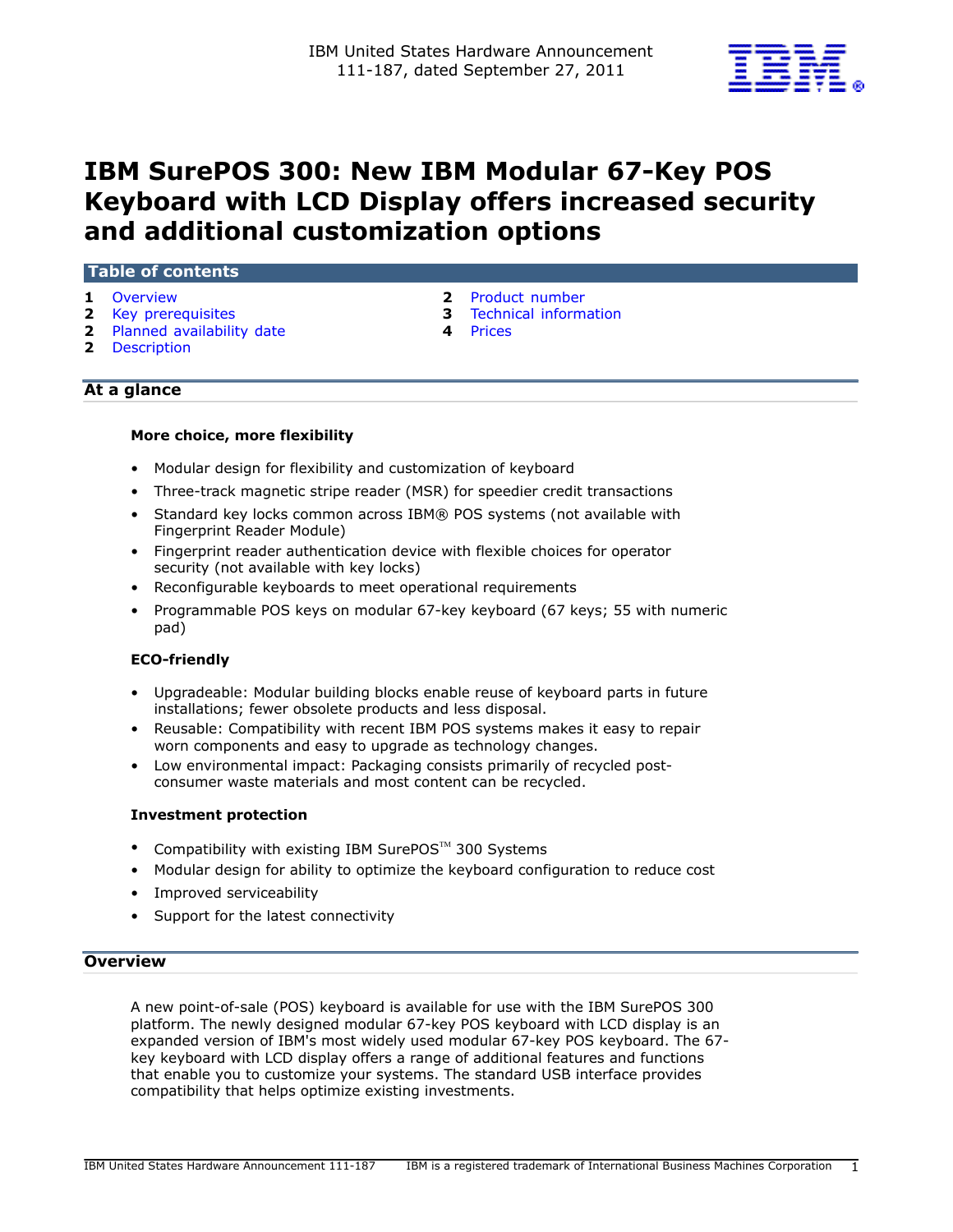The keyboard is easier to use than previous versions and includes an optional fingerprint reader authentication feature to ensure increased security in system operations. The 67-key keyboard also utilizes the standard IBM modular keyboard features, such as MSRs and key locks. This keyboard is designed for easy servicing, simplified customization, and increased adaptability to help you respond to changing operational requirements. It offers additional function to enable retailers to use a broader range of applications. These new features and functions, combined with IBM quality, reliability and service make these the most versatile keyboards for any POS environment.

## <span id="page-1-1"></span>Key prerequisites

One of the following operating systems is required to support the IBM Modular 67 key Keyboard with LCD Display:

- Windows $^{TM}$  XP Professional Edition
- Windows Embedded for Point of Service (WEPOS)
- Windows 7
- Windows POSReady
- $\bullet$  Linux<sup>TM</sup> SLED 11 / SLES 11 / SLEPOS 11-SP1

Driver support is available from the support website. The following drivers support the new keyboards:

- UPOS 1.13.0, and earlier (limited functionality, refer to note)
- UPOS 1.13.1, and later

Note: When used with drivers for UPOS 1.13.0, or earlier, the keyboard emulates a 50-key with display keyboard and the functionality will be limited to that of the emulated keyboard.

#### <span id="page-1-2"></span>Planned availability date

October 14, 2011

#### <span id="page-1-3"></span>Description

The new IBM Modular 67-Key POS Keyboard with LCD display is an expanded version of IBM's standard 67-key keyboard, valued by retailers requiring additional function keys to support more POS applications, such as in specialty stores or mass merchandisers. A modular design capability allows easy customization by a client or by an IBM Business Partner in response to changing client operations and unique requirements.

## <span id="page-1-0"></span>Product number

The following features are orderable on machine types 4810 and 4910 as shown below.

The following features are orderable on machine type 4810, Models 340, E40, 34A, E4A.

| Description                          | Feature<br>number |
|--------------------------------------|-------------------|
| Modular 67-key Keyboard w/LCD (iron) | 2240              |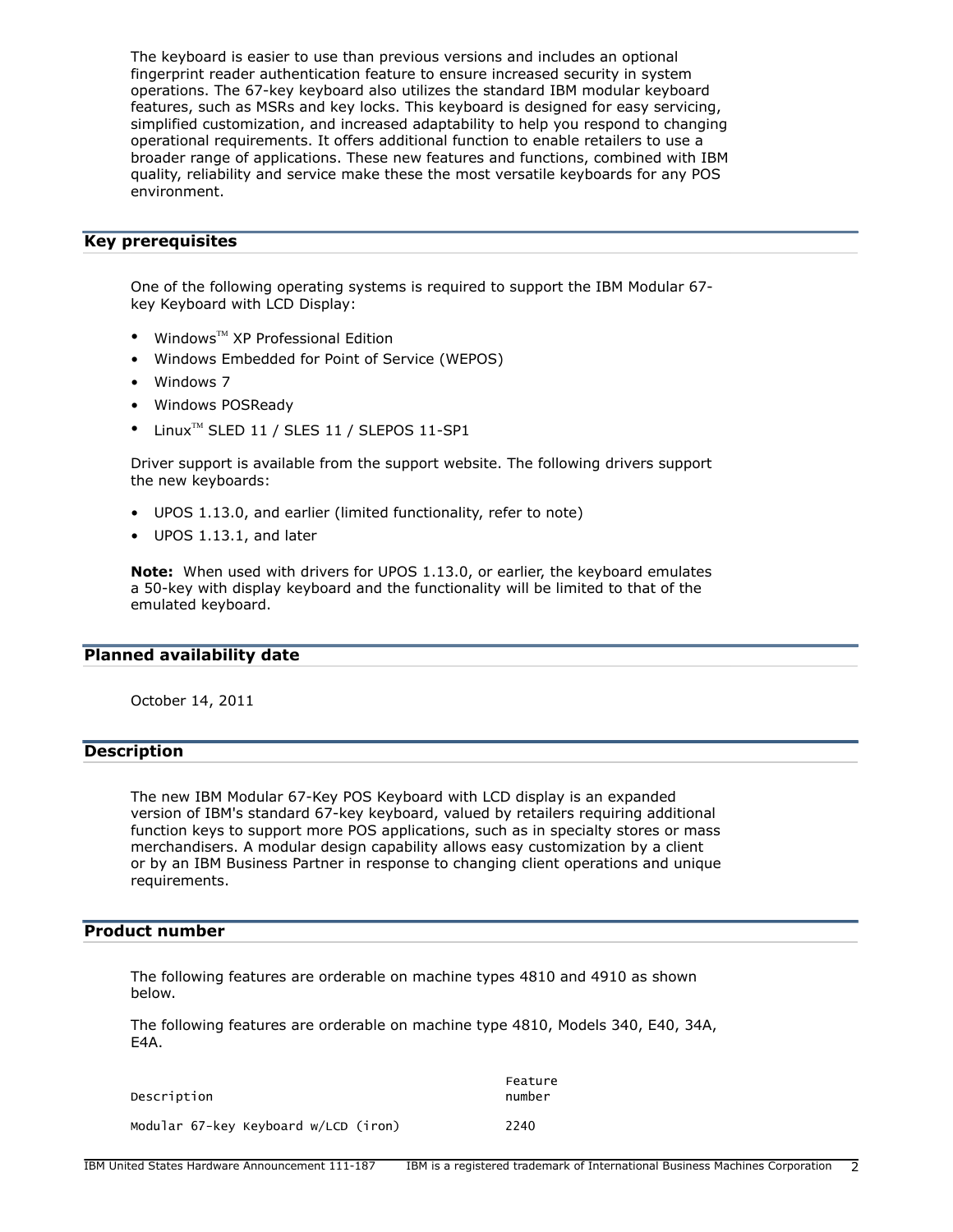The following features are orderable on machine type 4910, Models E4S, E4F, E4D.

| Description                           | Feature<br>number |
|---------------------------------------|-------------------|
| Modular 67-key Keyboard w/LCD (iron)  | 2240              |
| Modular 67-key Keyboard Preconfigured | 1356              |

The following features are orderable on machine type 4611, Models 481 and 491.

| Description                           | Feature<br>number |
|---------------------------------------|-------------------|
| Modular 67-key Keyboard w/LCD (iron)  | 2240              |
| Modular 67-key Keyboard Preconfigured | 1356              |

#### Business Partner information

If you are a Direct Reseller - System Reseller acquiring products from IBM, you may link directly to Business Partner information for this announcement. A PartnerWorld® ID and password are required (use IBM ID).

<https://www.ibm.com/partnerworld/mem/sla.jsp?num=111-187>

## **Services**

#### Global Technology Services

IBM services include business consulting, outsourcing, hosting services, applications, and other technology management.

These services help you learn about, plan, install, manage, or optimize your IT infrastructure to be an on-demand business. They can help you integrate your highspeed networks, storage systems, application servers, wireless protocols, and an array of platforms, middleware, and communications software for IBM and many non-IBM offerings. IBM is your one-stop shop for IT support needs.

For details on available services, contact your IBM representative or visit

#### <http://www.ibm.com/services/>

For details on available IBM Business Continuity and Recovery Services, contact your IBM representative or visit

<http://www.ibm.com/services/continuity>

For details on education offerings related to specific products, visit

<http://www.ibm.com/services/learning/index.html>

Select your country, and then select the product as the category.

# <span id="page-2-0"></span>Technical information

#### Planning information

## *Cable orders*

None required.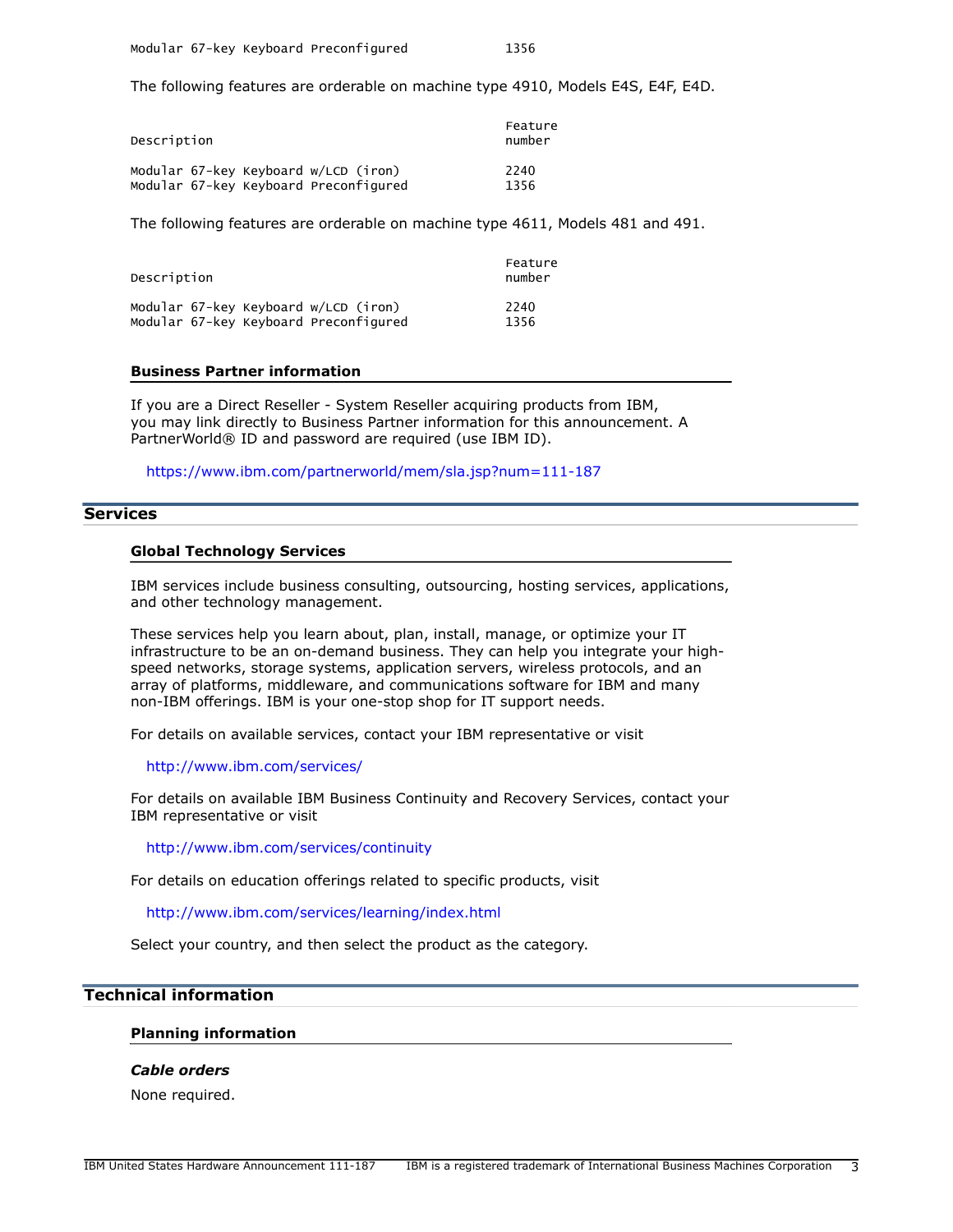#### Security, auditability, and control

The customer is responsible for evaluation, selection, and implementation of security features, administrative procedures, and appropriate controls in application systems and communications facilities.

#### <span id="page-3-0"></span>Prices

For additional information and current prices, contact your local IBM representative.

The following features are orderable on machine types 4810 and 4910 as shown below.

The following features are orderable on machine type 4810, Models 340, E40, 34A, E4A.

| Description                           | Feature<br>number | F<br>в |
|---------------------------------------|-------------------|--------|
| Modular 67-key Keyboard w/LCD (iron)  | 2240              | в      |
| Modular 67-key Keyboard Preconfigured | 1356              | в      |

The following features are orderable on machine type 4910, Models E4S, E4F, E4D.

|                                                     | Feature        | P      |
|-----------------------------------------------------|----------------|--------|
| Description<br>Modular 67-key Keyboard w/LCD (iron) | number<br>2240 | в<br>в |
| Modular 67-key Keyboard Preconfigured               | 1356           |        |

The following features are orderable on machine type 4611, Models 481 and 491.

| Description                           | Feature<br>number | P<br>F<br>B CSU |
|---------------------------------------|-------------------|-----------------|
| Modular 67-key Keyboard w/LCD (iron)  | 2240              | B Yes           |
| Modular 67-key Keyboard Preconfigured | 1356              | B Yes           |

#### Pricing terms

Prices in the following PDF prices link are suggested list prices on day of announcement for the US only. They are provided for your information only. Dealer prices may vary, and prices may also vary by country. IBM list price does not include tax or shipping and is subject to change without notice.

[ENUS-111-187-List\\_prices\\_2011\\_09\\_27.PDF](http://www.ibm.com/common/ssi/cgi-bin/ssialias?infotype=AN&subtype=CA&appname=gpateam&supplier=897&letternum=ENUS111-187&attachment=ENUS-111-187-List_prices_2011_09_27.PDF)

#### *Trademarks*

SurePOS is a trademark of IBM Corporation in the United States, other countries, or both.

IBM and PartnerWorld are registered trademarks of IBM Corporation in the United States, other countries, or both.

Windows is a trademark of Microsoft Corporation in the United States, other countries, or both.